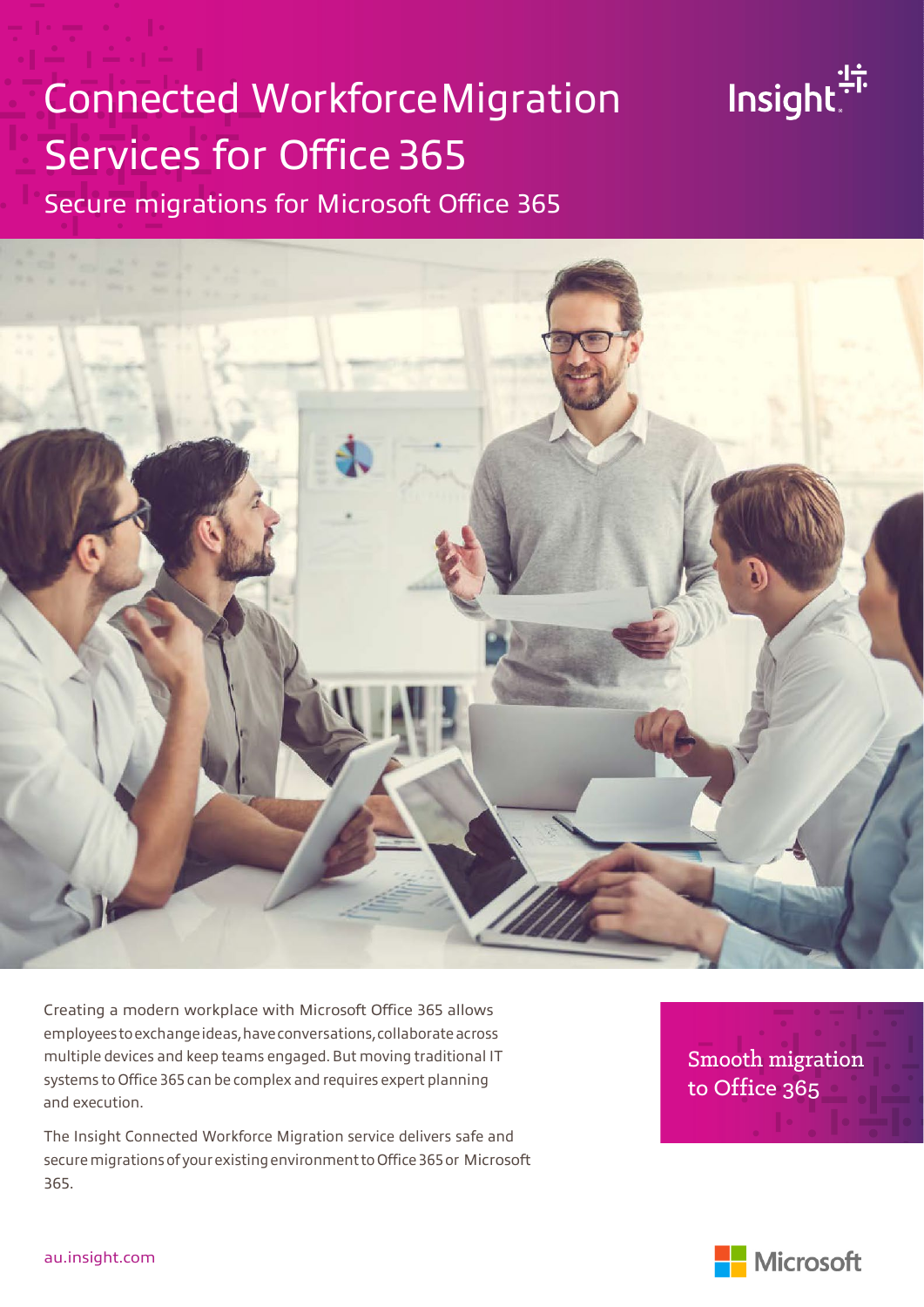

#### Business Challenge

A modern workplace enhances how your employees work and influence your business. Evolving work environments, coupled with higher employee expectations and preferences require modernisation of your traditional IT systems.

Microsoft Office 365 empowers your employees to be more productive, safeguards your business, and simplifies IT management. But switching to Office 365 can be timeconsuming and complex, with multiple touchpoints across your organisation.

#### Our Approach

The Insight Connected Workforce Migration Service provides a safe and secure transit of your existing environment to Office 365 or Microsoft 365 with minimal business disruption.

We follow a proven migration methodology to gather and prepare requirements, review readiness, provide high/low level designs, create migration plans, setup a basic Office 365 portal, migrate and train users. Objectives are reviewed at the end of the project.

Experts from Insight will work with your technical, functional and commercial teams to build alignment, and ensure desired outcomes are achieved in your business so that you gain broad user adoption and maximum value from your Office 365 investment.

### A Common Services Framework

Insight Connected Workforce Migration Services are available for customers moving to Office 365 or Microsoft 365 E3 and E5 plans. Both have common engineering and build services that include:

- Commercial and Licensing On-boarding
- Office 365 and Intune Portal Setup
- Federated / Sync Identity Setup
- Office 365 and Intune Admin Policy Configured
- Office 365 and Intune Security Configured
- Intune Basic Device Policies
- Autopilot / AAD Device Auto-enrol
- Hybrid Email Service Established
- User and Mailbox Migration Mechanisms
- Manual or automated\* upgrades to Windows 10 for pilot users

Insight<sup>:17</sup>

\* Requires existing platform

Optional add-on modules allow you to extend the scope of the Connected Workforce Migration service to meet your business needs.

| <b>Insight Migration Methodology</b>                                                          |                                                                                                            |                                                                                |                                                                                   |                                                                    |                                                                                                |  |
|-----------------------------------------------------------------------------------------------|------------------------------------------------------------------------------------------------------------|--------------------------------------------------------------------------------|-----------------------------------------------------------------------------------|--------------------------------------------------------------------|------------------------------------------------------------------------------------------------|--|
| Preparation                                                                                   | Workshop                                                                                                   | Design &<br>Reporting                                                          | <b>Build</b>                                                                      | Migration                                                          | Training &<br>Review                                                                           |  |
| · Stakeholder<br>interviews<br>• Assisted deployment<br>of 0365 network<br>assessment toolset | Scope includes:<br>Office 365<br>$\bullet$<br>Enterprise<br>$\bullet$<br>Mobility + Security<br>Windows 10 | • Readiness<br>assessment<br>• High / Low Level<br>Designs<br>• Migration plan | Deliver basic setup:<br>Portal, Identity,<br>Security, Admin,<br>Device Enrolment | Standard<br>Migration<br>O <sub>r</sub><br>• Advanced<br>Migration | • User adoption<br>training for<br>pilot users<br>Review and<br>$\bullet$<br>discuss next step |  |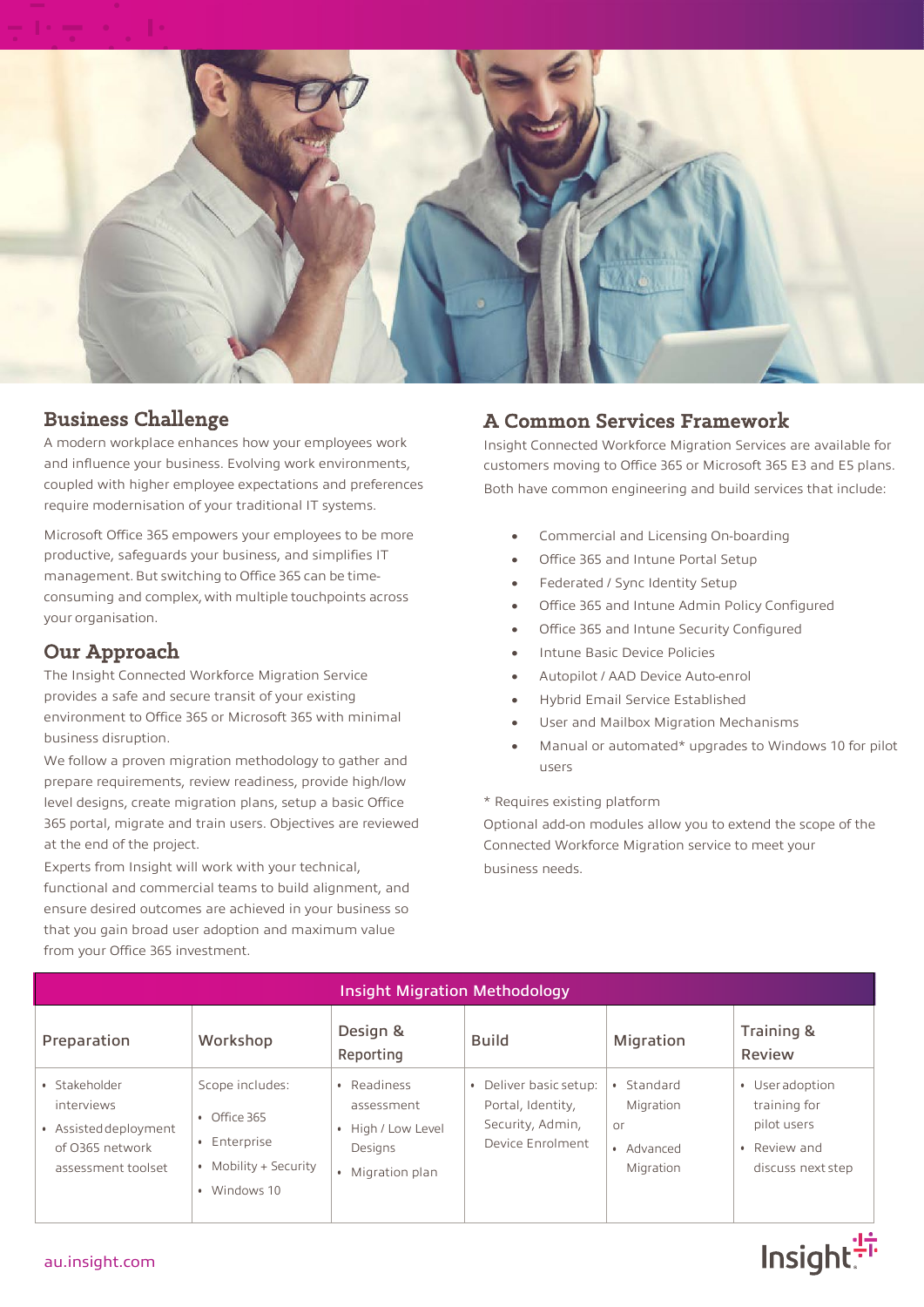

| <b>Connected Workforce Migration Services</b>           | <b>Standard</b> | <b>Advanced</b> |
|---------------------------------------------------------|-----------------|-----------------|
| Scope                                                   |                 |                 |
| • Hybrid Mail Migration High/Low Level Design (HLD/LLD) |                 | $\checkmark$    |
| • Mailbox Migration                                     | Up to $50$      | Up to $250$     |
| • Users Migrated to Windows 10, Office 365 and Intune   | Up to 10        | Up to 25        |
| • Office 365 HLD + Rollout Plan                         | $\checkmark$    | $\sqrt{}$       |
| • Enterprise Mobility + Security HLD + Rollout Plan     | $\checkmark$    | $\sqrt{}$       |
| • Basic setup of Office 365 workloads:                  |                 |                 |
| • OneDrive                                              |                 |                 |
| $\cdot$ Teams                                           | $\sqrt{}$       |                 |
| • SharePoint                                            |                 | $\checkmark$    |
| · Skype IM                                              |                 | $\checkmark$    |
| • User adoption training                                | <b>Basic</b>    | Advanced        |

| <b>Optional Add-on Modules</b>                           |                                                                                                                  |  |  |  |
|----------------------------------------------------------|------------------------------------------------------------------------------------------------------------------|--|--|--|
| Module name                                              | <b>Overview</b>                                                                                                  |  |  |  |
| <b>Migration for Additional</b><br><b>Exchange Users</b> | Move additional Microsoft Exchange users to Office 365                                                           |  |  |  |
| Migration for full Connected<br>Workforce Pilot          | Move select users to Office 365 to enable them to test the full<br>connected workforce experience                |  |  |  |
| <b>SharePoint and Teams</b><br>(Plan, Build, Migrate)    | End to end service to move your SharePoint and Teams to Office 365                                               |  |  |  |
| Skype and Unified Comms<br>(Plan, Build, Migrate)        | End to end service to move your Skype and existing Unified Communications services to<br>Office 365              |  |  |  |
| Surface Hub Services<br>(Plan, Build, Manage)            | End to end services for Microsoft Surface Hub systems                                                            |  |  |  |
| Remote Access + Mobile<br>Working (Plan, Build, Migrate) | End to end service to enable mobile working and remote access to files, folders<br>and information on Office 365 |  |  |  |
| Windows 10 Migration<br>(Plan, Build, Migrate)           | End to end service to move your users to Windows 10 with Office 365                                              |  |  |  |
| <b>Information Protection</b><br>(Plan and Build)        | Plan and build services to protect files folders and information on Office 365                                   |  |  |  |
| Office 365 - 3rd Party Security<br>(Symantec.Cloud)      | Enhance Office 365 protection with security tools from Symantec for<br>your connected workforce                  |  |  |  |